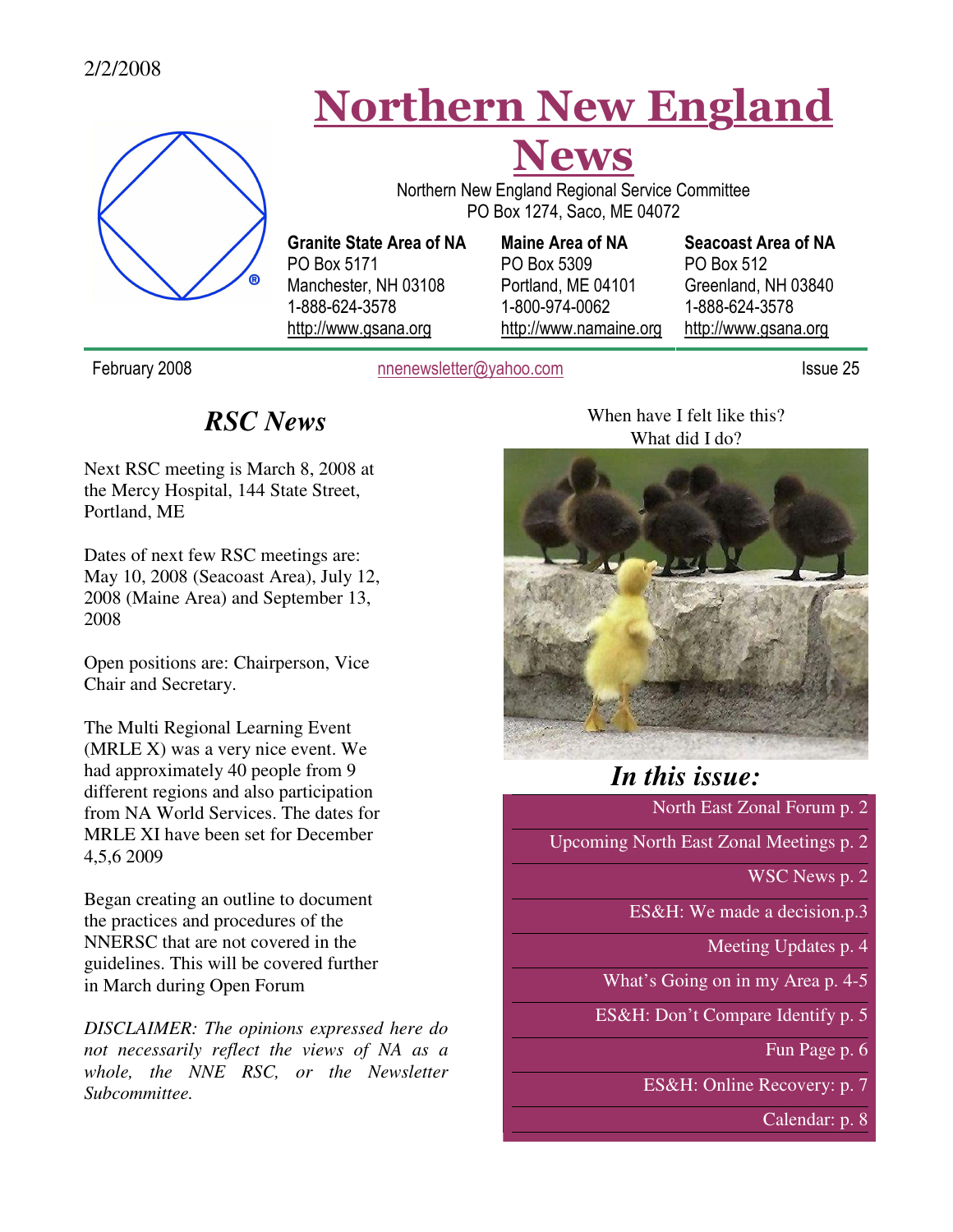# **North East Zonal Forum**

#### **Upcoming NEZF meetings**

June 20, 21, 22 2008 ABCD Region

Comfort Inn and Suites, Albany, NY \$89 plus tax

**January 23, 24, 25 2009 Connecticut Region June 26,27,28 2009 Eastern New York Region** 

There were some proposals that were presented at the NEZF this past weekend. Here is a brief (not precise) rundown of the fun.

A proposal regarding money management at the NEZF **(sent back to regions for consideration)**  A proposal to create a web servant position for the NEZF website **(tabled till next meeting)**  A proposal to restrict the Agenda of the NEZF by the following:

a. 1st Zone After Conference (June): Discuss the Conference and discuss the decisions we just made.

b. 2nd Zone After Conference (Jan): WSC Business

c. 3rd Zone After Conference (June): Workshop Issue Discussion Topics and/or ZWW

d. 4th Zone After Conference (Jan): CAR and CAT **(withdrawn)**

- $\checkmark$  A proposal to read the purpose of the NEZF from the guidelines at every meeting **(passed)**
- The topic for the June 2008 NEZF Saturday Sharing Sessions will be "What is the direction of the NEZF? Where are we going?"
- Three members of NA World Services attended the NEZF to facilitate a CAR Workshop for the participants

## **World Services Calendar And Deadlines**

27 April – 3 May 2008 - 2008 World Service **Conference** 

## **NA World Services News**

**Conference Approval Track Released –** The CAT contains lots of information pertaining to the upcoming Conference Cycle including the next proposed budgets, project plans, and proposed WSC Workgroups. It is available here: http://www.na.org/conference/index.htm

**2006-2007 NAWS Annual Report** is now available! Download it here: http://www.na.org/reports/ar/2007/TOC.htm

#### **Session Profiles for 2008 CAR Workshops –**

Click the link for two versions of files that can be adapted to do local Conference Agenda Report Workshops.

http://www.na.org/conference/wsc2008/sessionp rofiles/sessprof.htm

**NA World Services Literature Distribution and Convention Workshops Summary Notes**  – There is a lot of important stuff here, please check it out!

http://www.na.org/reports/Lit\_Conv\_Workshop \_SUMMARY\_NOTES.pdf

**Online NA Way** is here:

http://www.na.org/naway/naway-current.htm

**Just For Today Email List -** This mailing list sends out an email each day containing that day's meditation. This is a service provided by NA World Services in response to numerous fellowship requests. http://www.jftna.org/cgibin/dada/mail.cgi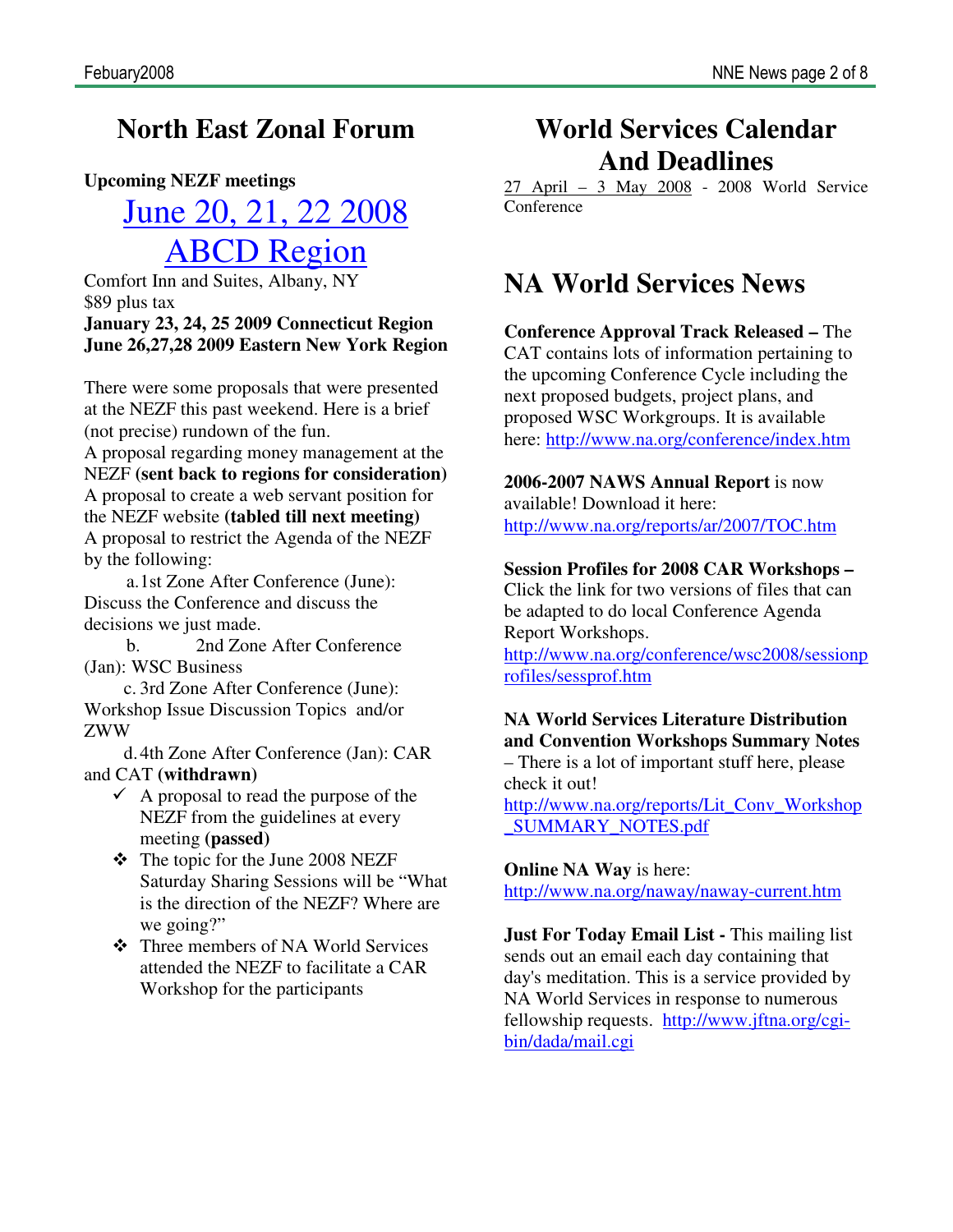## **"We made a decision to turn our will and our lives over to the care of god** *as we understood him".*

As per my third step is a turning point to change myself when I have desire to change. Our Third step says we made a decision it doesn't say we turn our will and lives, so the decision is the key word to understand the third step.

I made a decision that I wanted this for my life. I got rid of all my using friends, and shut the door on anyone I knew from my past when I was in active addiction. I began to hang around only with recovering addicts and developed deeper friendships. I went to meetings every day when possible, I made extra meetings to do extra efforts in recovery and stayed afterwards taking in the fellowship with tea and coffee. I began to have clean fun without using drugs. I didn't know what my life was going to be like but this was better than getting high. I began to relax and trust the process that I would be okay. That was not easy for me, I had never been fine or okay. but slowly, I began to feel like I am fine and okay and could learn to do new things. I prayed, I didn't understand a high power completely, and didn't know who my god was, but I decided I didn't have to. My higher power is too big for me to ever understand. That's not what is important for me. I only have to be able to feel close to him and trust that I will be shown the way to be the best I can be, the most loving and caring.

 When I made a decision to turn my will and my life over to this power, all I have to do is try with the best of my ability and ask for help and support from my sponsor, if I am hurting or not feeling good about something. I need to be willing to try different ways that I don't hurt myself, or others. I have to keep it simple, because my life is just for today. Just for today how can I love myself, and others in the best way possible? I choose to trust that all the big

things will be taken care of through the answer to that. We all found that we needed to do try and when we gave our best efforts to the program, it works.

 We made a decision; it was not made for us by drugs, families or loved ones. We made it. For the first time since that first high, we have made a decision for ourselves not for our families or others.

 So in conclusion my understanding about the third step is made a decision. It sounds simple but I made a million decisions and never carried most of them out. The proof of the third step is the continuation of the rest of the steps

 My Gratitude speaks to my loving and caring Higher power, 12 steps, my sponsor, NA friends and my families when I care for myself by working the 12steps and 12 traditions when I share my experience, strength, hope with others. The NA way that is Unity, service and freedom. Thanks for letting me share. Warm love & Hugsss An addict named Suyash Kathmandu,Nepal

#### Carry The Message!

"We can only keep what we have by giving it away." This is *your* space to share your experience, strength and hope. We have an open topic forum and a forum emphasizing service work. Poetry, Art, and articles regarding NA History (personal or archival snippets) are welcome. There are many ways to share experience, strength and hope.

Send contributions to

nnenewsletter@yahoo.com. *Please try to limit your sharing to half a page, single-spaced.* Thanks in advance for your participation.

 $\rightarrow$  April Issue Deadline: March 15<sup>th</sup>  $\leftarrow$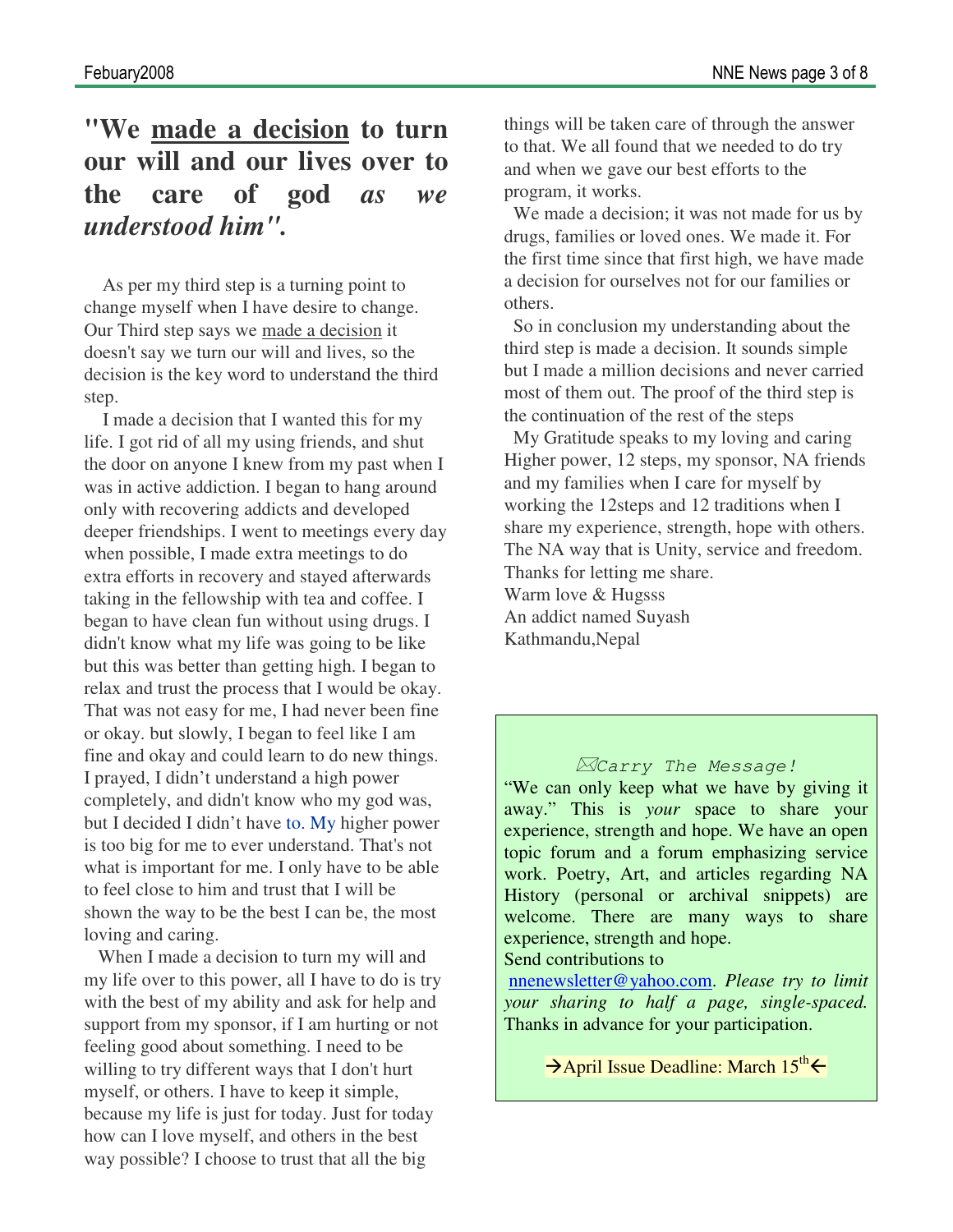## *Meeting Updates*

#### NEW MEETING:

Belfast, Maine, **2 nd Chances**, 12 Step Meeting, Monday, 6:30 – 7:30 PM, 55 Spring Street, First Church of Belfast, ME 'Annex' Behind Crosby School Bow,

#### TIME/FORMAT CHANGE:

Lewiston, Maine, *Changing the Lie*, Friday now meets from 7:00 – 8:30 PM and has relocated back to the 12-Hour Club on 120 Lisbon, Street.

Bangor, Maine, *Grateful We're Not Dead*, Sunday,  $7:00 - 8:00$  PM has a new format, now a 12 Step/Tradition Meeting.

Waterville, Maine, *Waterville Five & Dime*, Friday 6–7:30 PM, added the H(handicapped)  $\&$ L(literature) codes

#### LOCATION CHANGE & NEW TIME

Kittery, Maine—Monday, *Freedom Group*, Kittery Lions Club, 117 State Road, 7:30 PM.

#### NO LONGER A MEETING:

THE ONLY HENNIKER ON EARTH GROUP, Henniker, NH, Friday

Norway, Maine, *Clean & Crazy,* Thursday, no longer meeting

STILL ALIVE AND WELL, Milford, NH

## *Most current meeting lists:*

http://gsana.org/download/GSANA\_Meeting\_Li st.pdf

*http://namaine.org/meetings.html*

Does my disease seem as big to me as this moose does to this cat?

Well, Keep Coming Back!



## *What's Going on in Your Area*

#### Seacoast Area Hello NNER:

Everything is going well in the Seacoast Area. Currently at the SASC we have some open positions: Secretary, PI Chairperson, H & I Chairperson and Activities Chairperson. Also, all the sub-committees are in need of support. We are having more GSR's attending the ASC, but would love to see more. We have a new meeting in our Area. It meets in Wolfeboro, NH on Thursday's from 2:45 to 4:00 at the Kingswood High School in room 123.

We have formed the "Freedom Under the Stars XVIII" campout committee. The campout is July  $18 - 20$ ,  $2008$  in Thornton, NH. We will be having some fundraiser such as a Dinner, Auction and Recovery Meeting March 1 st, 2008 in Rochester, NH at the First Congregational Church and Recovery Bowling April  $12^{th}$ , 2008 at the Dover Bowl. Flyers for these and other events will be are available at www.GSANA.org under events.

The ASC has ordered copies of the Conference Agenda Reports and have sent back to the groups, so they can be informed prior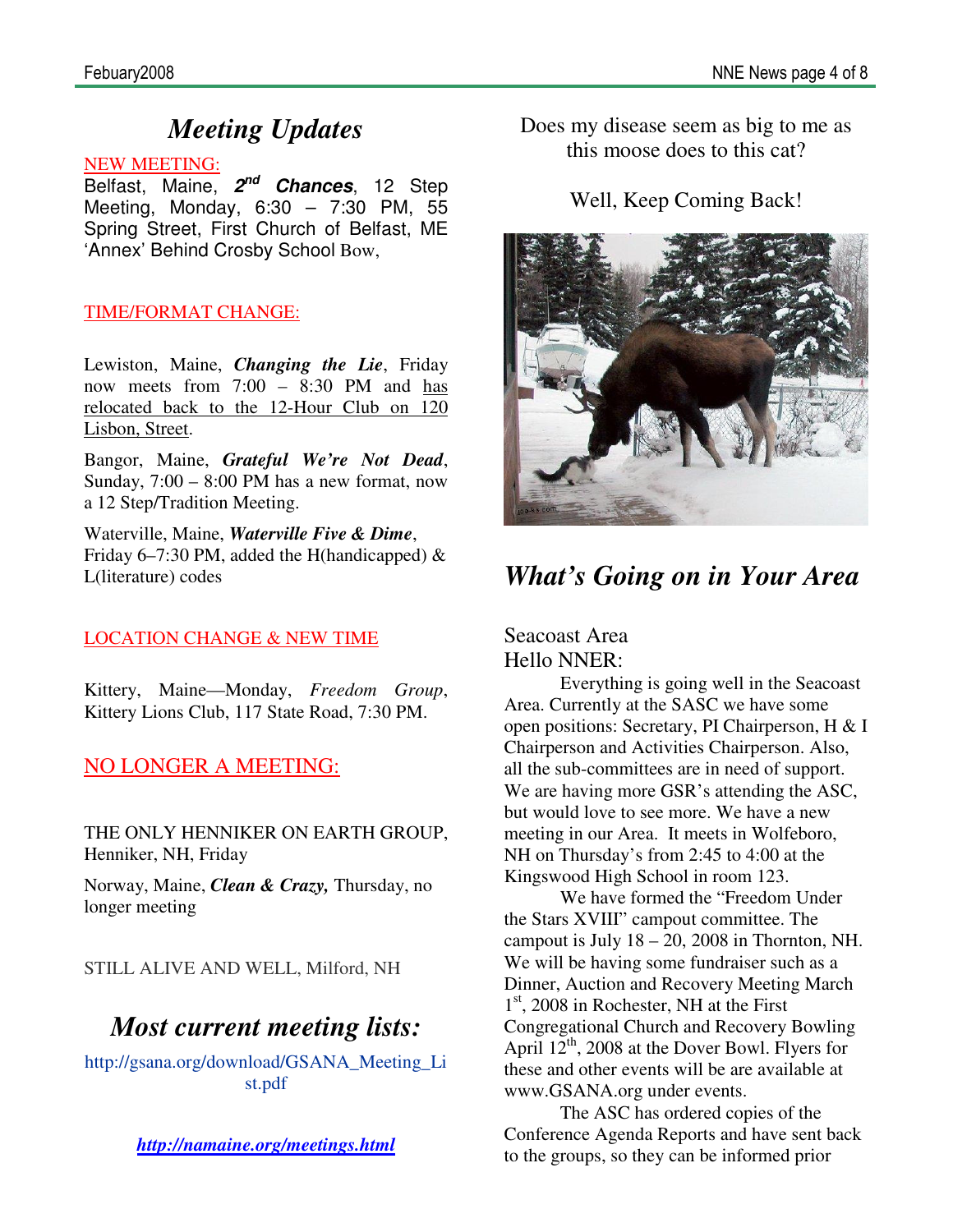voting on both the questions and the motions at their business meeting in April. The "Keep it Real Group" will be hosting a C.A.R. workshop on Sunday Feb.  $24^{th}$ , 2008 from 4:30 to 7:30 at Wentworth Douglass Hospital in auditorium 1, 2 & 3. Everyone is welcomed.

We will be hosting the Regional Service Meeting May  $10^{th}$ , 2008 at the Wentworth Douglass Hospital. The SASC meets the second Sunday every month in Dover at the Wentworth Douglass Hospital, Community Conference room at 1:00 PM.

In Loving Service,

Seacoast Area Chairperson

*From now on we will be opening up the area section to any groups of the Northern New England Region that want to place a submission about their group as well as the area's if they choose to submit information, with what area they are from along with the info you decide to submit: events, celebrations, questions, service work info, whatever you choose as long as it is Narcotics Anonymous.*

*We also are going to list first names and last initials with submissions, celebrations, etc, as well as the area and or group which ever is appropriate for the submission. If you choose not to have your first name and last initial printed with your article, just say so and it will be done the way you choose.*

*When anyone submits a word document using word 2007 please save the document as a word 97 doc or 2000. We are using word 2000 and can't open the 2007 docs as of yet. Thanks*

*Hugs*

*NNE Regional Newsletter Committee*

### *Don't Compare, Identify*

Have you ever attended a meeting, or talked with other members in the Fellowship where you said to yourself, "I never did that"? Or maybe you feel that you didn't belong because you didn't feel that you suffered as much as one or more of those people? Well, maybe you haven't, YET!

Just because you may not share the same bad experiences as someone else does not mean that you do not belong. The simple fact that your disease has led you into the rooms for recovery from your addiction is proof enough of your time spent in misery, as well as your desire to change for the better. Just because someone else's brand of hell seems worse than yours doesn't mean that you haven't lived through enough pain and suffering; hell is hell no matter what form it takes in anyone's life.

Any time you feel that you haven't suffered enough, or even worse that life in your active addiction wasn't that bad because someone else had it worse than you, that's simply your disease lying to you. It wants you back under its control. Your addiction is hungry and you are the only one who can feed it.

 Now, today, when these thoughts arise, talk to your sponsor or a friend in the Fellowship. Let them know how you feel. They can help you discover that you DO belong, and that you need not suffer any further. In this discussion, don't compare yourself to others, but identify with their experiences, good or bad. Feel the strength of their recovery and listen to the hope in their voice. Realize that your past acts aren't as important as your present behaviors in your daily journey of recovery. Remember, WE are all in this together. If my disease starts lying to me today, will I do myself a BIG favor and talk with another member in the Fellowship?

Joe A. – grateful recovering addict in central Pennsylvania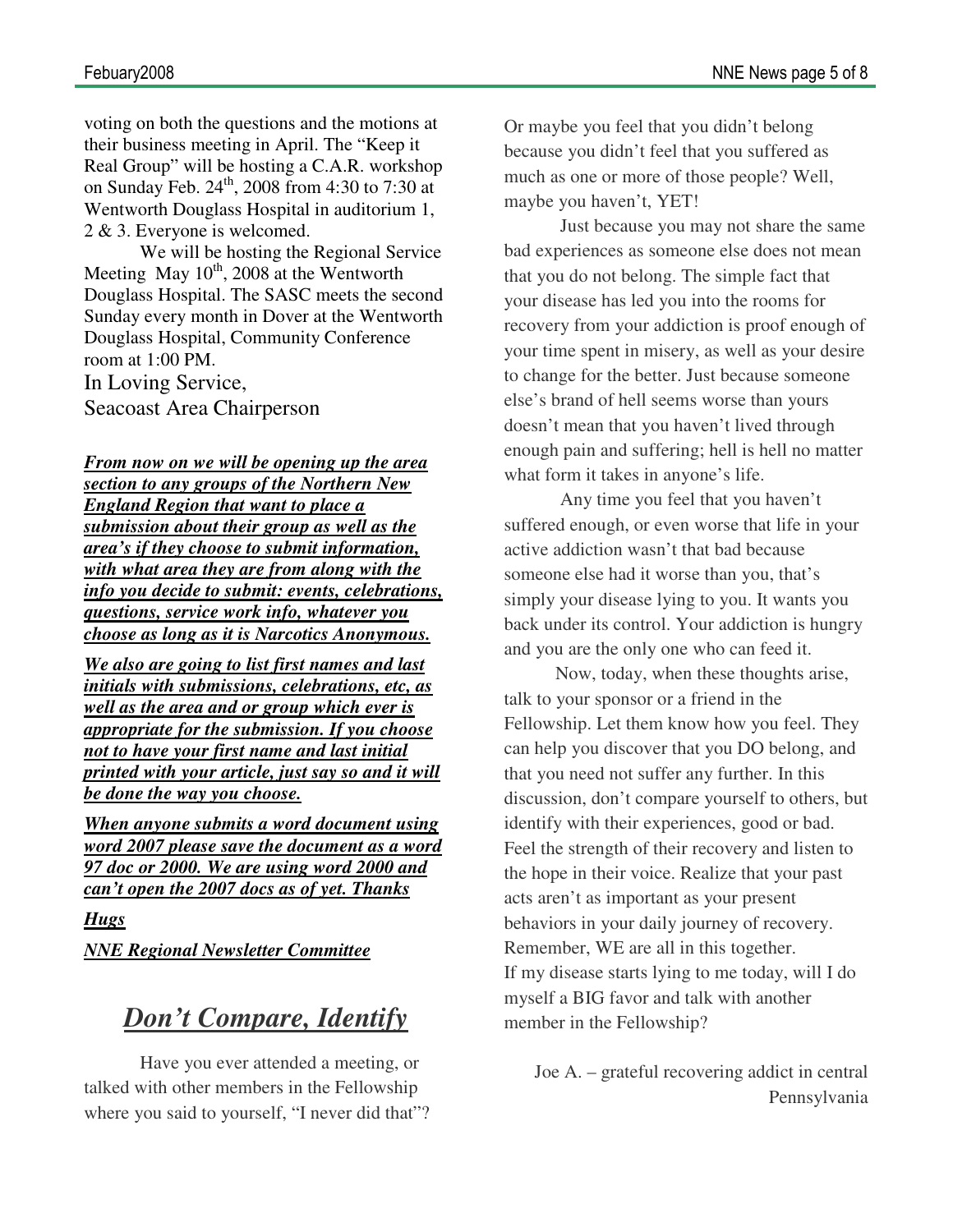# **Help the Addict Find the Meeting**

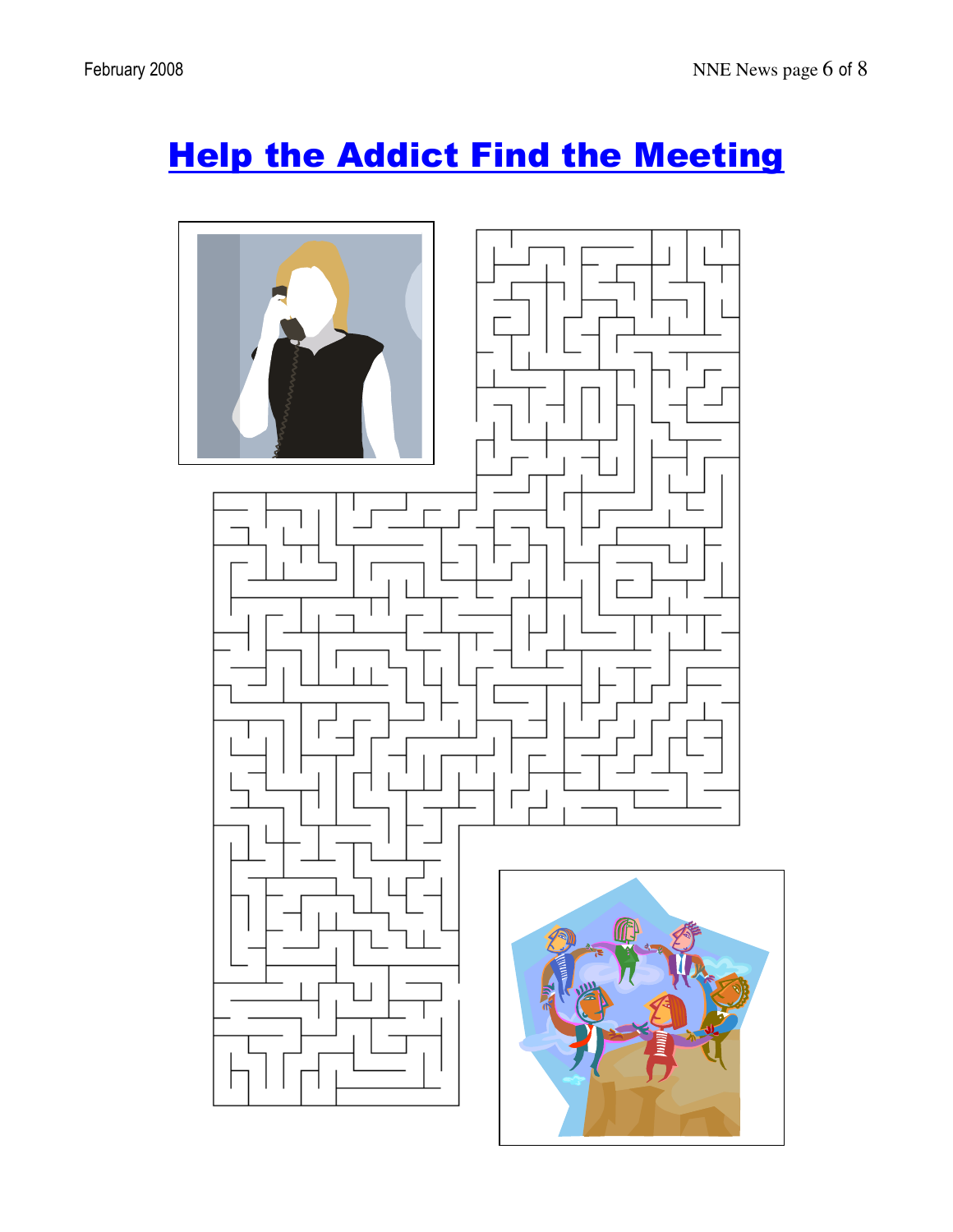Hello family, I'm Nancy, a very grateful recovering addict. I came to NA like any other addict.... thru desperation and pain. After walking into the rooms I discovered a whole new life! It wasn't easy, but I did what I was told, worked the steps, went to meetings, got a sponsor, got involved, and stayed clean a day at a time.

My journey began January 14, 1986. I've stayed clean since that date thru a lot of pain and suffering. In late 1998 I began having health issues. Nothing serious, but it prevents me from making regular meeting attendance. I had to find an alternative so I turned to the internet. I'd seen posters at conventions where people gave their email addresses and signed up for NA internet information. My local region has a website and Sales office. It was a great way to meet other addicts and stay in touch with people I couldn't afford to call on the phone or see often. It opened up a lot of new recovery possibilities for me. But, I wanted and needed more... I needed the recovery you only find in meetings. While surfing the net, I came across a webgroup. It was a group that met online. They had a chat room where any time of the day or night I could converse with other addicts. It was fun at first, but some of us are sicker than others, and I became disillusioned with the message I was seeing. Meanwhile I made some recovering friends and someone mentioned another webgroup that needed support for their email meeting. It was like a meeting only via email. The group wanted to expand but didn't have the support. I got involved and over the years we furthered that groups services to include chat rooms. They were a little disorganized at first, and we had problems with those who were still sick coming in and being a disruptive force but most times the meetings were good and recovery oriented. I learned a lot about how people applied these 12 steps and traditions in different parts of the world. I met addicts from Australia, China, Russia,

Sweden, Africa, South America, Europe, Canada, and all over the USA. It was awesome. I was chatting with people in totally different time zones! It took a while to grasp the concept at first but I really began to see how world wide this fellowship truly is.

After some proddings from friends I got involved in helping form an online webgroup called "NAWorldWide.org". We got together via phone conferences and hashed out the details of what we wanted and how we should approach this new site. We funded it ourselves, got ahold of a recovering website designer and "NAWorldWide.org" registered with NAWS on July 15th, 2005. We went online September, 15, 2005. We have regular online recovery meetings scheduled and started sending out a weekly Email meeting. Our idea was to make this group as close to a live face to face NA recovery group as possible... only using the internet. We didn't want people having strange and bizarre 'handles'. We wanted people to be who they were and hopefully discourage trouble makers. We wanted to make the webgroup as safe and secure as possible. It took some doing, and not everybody agrees with the groups principles but that's okay! We are sharing recovery and growing every day!

Online recovery isn't just for those who are disabled anymore. It's not just for people who can't or won't make meetings. It's for anyone and everyone! For me I make online meetings because of time constraints and health issues. There are a lot of people who can't find babysitters, don't have transportation, work too late or early, don't feel comfortable in a f2f setting yet. The reasons online recovery is succeeding are as endless as addicts are. It doesn't completely replace walking into an NA meeting and being physically hugged by another addict, but it's as close as it can get and it has completely renewed my recovery program! I'll keep coming back and hope to see others there too!

~Nancy M.